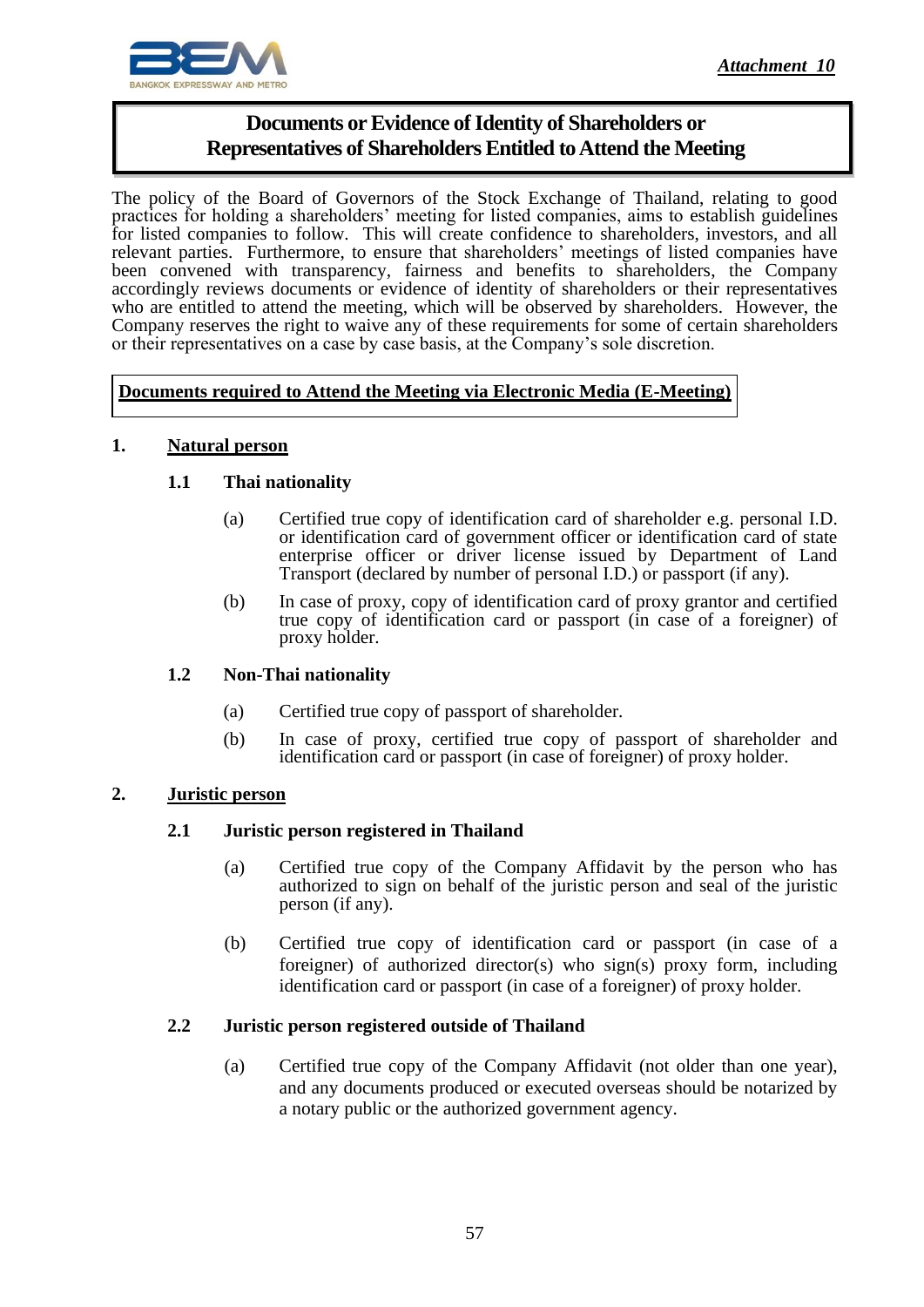

(b) Certified true copy of identification card or passport (in case of a foreigner) of authorized director(s) who sign(s) proxy form, including identification card or passport (in case of a foreigner) of proxy holder.

Any of the above documents that are not original in English must prepare a translation in English attached as well, and the person referring to in such document or the person authorized to act on behalf of such person shall be certified the correct translation.

# **Authorization of Proxy**

The Department of Business Development, Ministry of Commerce has specified 3 Proxy Forms pursuant to the Notification of the Department of Business Development regarding Prescription of Proxy Letter Forms (No. 5) B.E. 2550 as follows:

- Form A is a general proxy form which is simple and not complicated.
- Form B is a proxy which clearly specifies the items for which a proxy is granted.
- Form C is a form used only in case of a shareholder being a foreign person and has appointed a custodian in Thailand to act as a depositary and administrator of shares.

The Company provides Proxy Form A and Form B as specified by the Department of Business Development, Ministry of Commerce as attached herewith or the shareholders may download them from [www.bemplc.co.th](http://www.bemplc.co.th/)

The Thailand Securities Depository Company Limited (TSD) has set up an e-Proxy Voting, Proxy Form B. for fund shareholders and Proxy Form C. for a custodian, which will be voted from 21 to 31 March 2022.

The Office of the Securities and Exchange Commission has stipulated the Notification of the Capital Market Supervisory Board Tor Jor. 79/2564, Criteria for the Proxy Solicitation to Attend the Meeting and Vote on the Shareholders'Behalf, dated December 29, 2021, effective from January 16, 2022. For more detailed information, please kindly download the notification from [www.sec.or.th.](http://www.sec.or.th/)

A shareholder who could not attend the E-Meeting by himself/herself may appoint a proxy according to the following procedures:

- 1. Complete **only one of** the Proxy Forms attached herewith. A shareholder who does not appoint the Custodian shall use either Proxy Form A or Form B.
- 2. Appoint a person or an independent director of the Company as a proxy by filling in the name and information required or marking the box in front of the name of an independent director as specified by the Company on the Proxy Form for only one person to act as a proxy to attend the meeting.
- 3. Allocation of shares to several proxies to vote in the meeting is not allowed. A shareholder shall authorize the proxy to cast the votes equal to the total number of shares held by the shareholder.